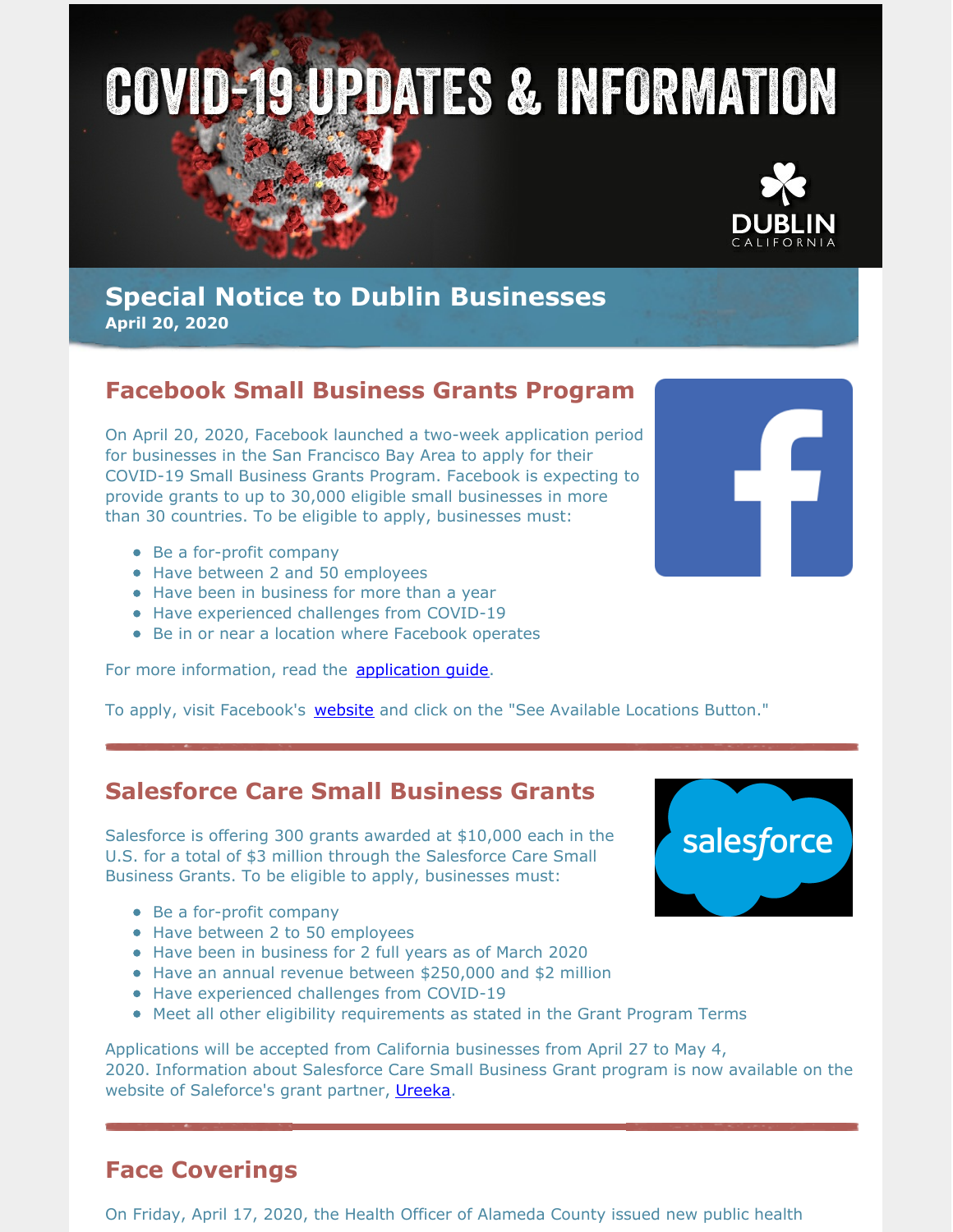requirements for everyone to wear a face covering when engaged in essential activities and work.

All Essential Businesses, as well as entities and organizations with workers engaged in Minimum Basic Operations (except for Healthcare Operations, which are subject to their own regulation regarding specified face coverings), must:

Require their employees, contractors, owners, and volunteers to wear a Face Covering at the workplace and when performing work off-site any time the employee, contractor, owner, or volunteer is:

i. interacting in person with any member of the public;

ii. working in any space visited by members of the public, such as by way of example and without limitation, reception areas, grocery store or pharmacy aisles, service counters, public restrooms, cashier and checkout areas, waiting rooms, service areas, and other spaces used to interact with the public, regardless of whether anyone from the public is present at the time;

iii. working in any space where food is prepared or packaged for sale or distribution to others;

iv. working in or walking through common areas such as hallways, stairways, elevators, and parking facilities; or

v. in any room or enclosed area when other people (except for members of the person's own household or residence) are present.

### **Drivers:**

Each driver or operator of any taxi, or private car service or ride-sharing vehicle must wear a face covering while driving or operating such vehicle, regardless of whether a member of the public is in the vehicle, due to the need to reduce the spread of respiratory droplets in the vehicle at all times.

For clarity, a face covering is not required when a person is in a personal office (a single room) when others outside of that person's household are not present as long as the public does not regularly visit the room. By way of example and without limitation, a construction worker, plumber, bank manager, accountant, or bike repair person is not required to wear a face covering if that individual is alone and in a space not regularly visited by the public, but that individual must put on a face covering when coworkers are nearby, when being visited by a client/customer, and anywhere members of the public or other coworkers are regularly present.

#### **Required Signage:**

All Essential Businesses, as well as entities and organizations with workers engaged in Minimum Basic Operations must also take reasonable measures, such as posting signs, to remind their customers and the public of the requirement that they wear a face covering while inside of or waiting in line to enter the business, facility, or location; take all reasonable steps to prohibit any member of the public who is not wearing a face covering from entering; and must not serve that person if those efforts are unsuccessful and seek to remove that person.

A sample sign to be used for notifying customers can be [downloaded](http://www.acphd.org/media/569800/business-flyer-covering-order-2020.04.20.pdf).

An alternate version with a white background can also be [downloaded](https://dublin.ca.gov/DocumentCenter/View/22216/business-flyer-covering-order-20200420-white-background?bidId=).

# **Paycheck Protection Program and Economic Injury Disaster Loan Program Lapse in Appropriations**

Due to limited funding, the Small Business Administration (SBA) has temporarily closed the application portal for EIDL loans and EIDL Advances, and by law, will not be able to issue new loan approvals once the programs experience a lapse in appropriations until additional funding is authorized by Congress (Congress is currently negotiating another stimulus bill, however, we do not have details on the pending legislation).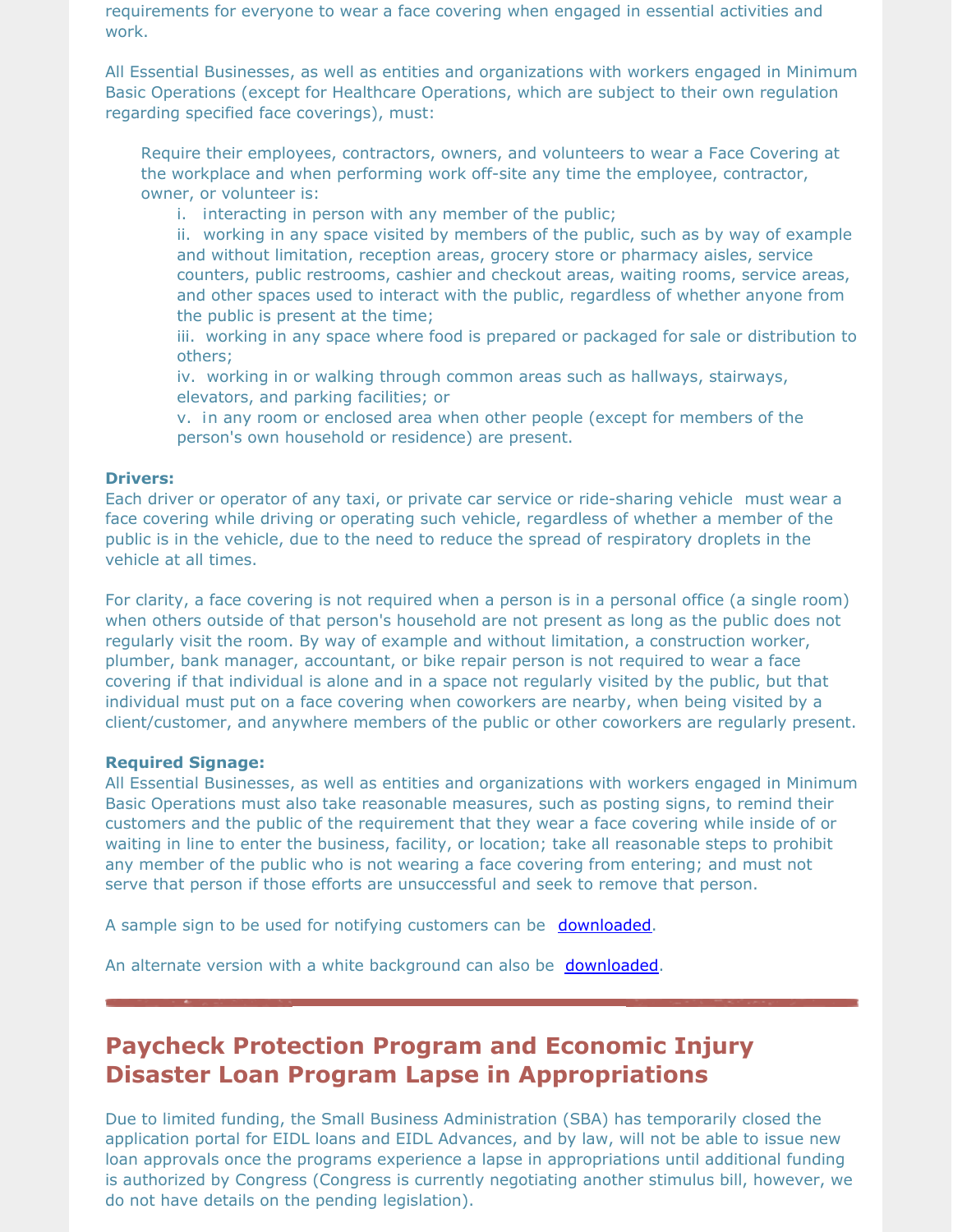You can read the statement issued on April 20, 2020 by the SBA on their [website](https://www.sba.gov/about-sba/sba-newsroom/press-releases-media-advisories/statement-secretary-mnuchin-and-administrator-carranza-paycheck-protection-program-and-economic).

### **What this means for Economic Injury Disaster Loan (EIDL) Applications:**

- In order to ensure funding to those who already applied, new EIDL applications will no longer be accepted. This went into effect on Thursday, April 16, 2020.
- EIDL applications previously submitted are continuing to be reviewed, approved, and funded on a first come, first serve basis.

#### **What this means for the Paycheck Protection Program (PPP):**

Already-approved PPP Loans will continue to be processed. Applicants will need to consult with their lender regarding individual status, as the lender is the one approving the loan.

## **Supplemental Benefits and Hand Washing Standards for Food Sector Workers**

Last week, Governor Newsom announced paid sick leave benefits and additional workplace protections for food sector workers impacted by COVID-19.

The action filled a gap left by federal relief that had provided similar paid leave benefits for employers with fewer than 500 workers by entitling certain food sector workers from large employers in the food sector industry impacted by the COVID-19 pandemic with two weeks of supplemental paid sick leave if they are subject to a quarantine or isolation order or medical directive.

The Executive Order covers a range of food sector workers from farmworkers to those workers who work in the retail food supply chain, including pick-up, delivery, supply, packaging, retail, or preparation. Eligible workers thus include grocery workers, restaurant or fast food workers, workers at warehouses where food is stored, and workers who pick-up or deliver any food items. By April 23, 2020, the State Labor Commissioner will provide a model notice for employers. For more information, please visit their [website.](https://www.dir.ca.gov/dlse/)

Additionally, the Executive Order provides health and safety standards to increase worker and customer protection by permitting workers at food facilities to wash their hands every 30 minutes, or as needed, to increase proper sanitation measures. Cal-OSHA recently issued guidance for the grocery industry on best practices on physical distancing, disinfecting, and the use of reusable bags. Download the **COVID-19 Infection [Prevention](https://www.dir.ca.gov/dosh/Coronavirus/COVID-19-Infection-Prevention-in-Grocery-Stores.pdf) in Grocery Stores** guidance.

Read more about Executive Order N-51-20 on the Governor's [website](https://www.gov.ca.gov/2020/04/16/governor-newsom-announces-paid-sick-leave-benefits-for-food-sector-workers-impacted-by-covid-19-additional-protections-for-consumers/).

### **Social Media Tips for Restaurants During COVID-19**

Visit Tri-Valley has created a video discussing ways local restaurants can leverage social media during the Shelter-in-Place order, including content ideas during this time that are either inspirational, educational or entertaining.

Watch the **[video](https://www.youtube.com/watch?v=vSgwW6luKBk)** and download the [resources](https://visittrivalley.com/wp-content/uploads/2020/04/Leveraging-Social-Media-During-Shelter-in-Place-Restaurant-Additional-Resources.pdf).



Leveraging Social Media During Shelter in Place

### **We're Here for You**

The City of Dublin appreciates our business community and remains committed to being your